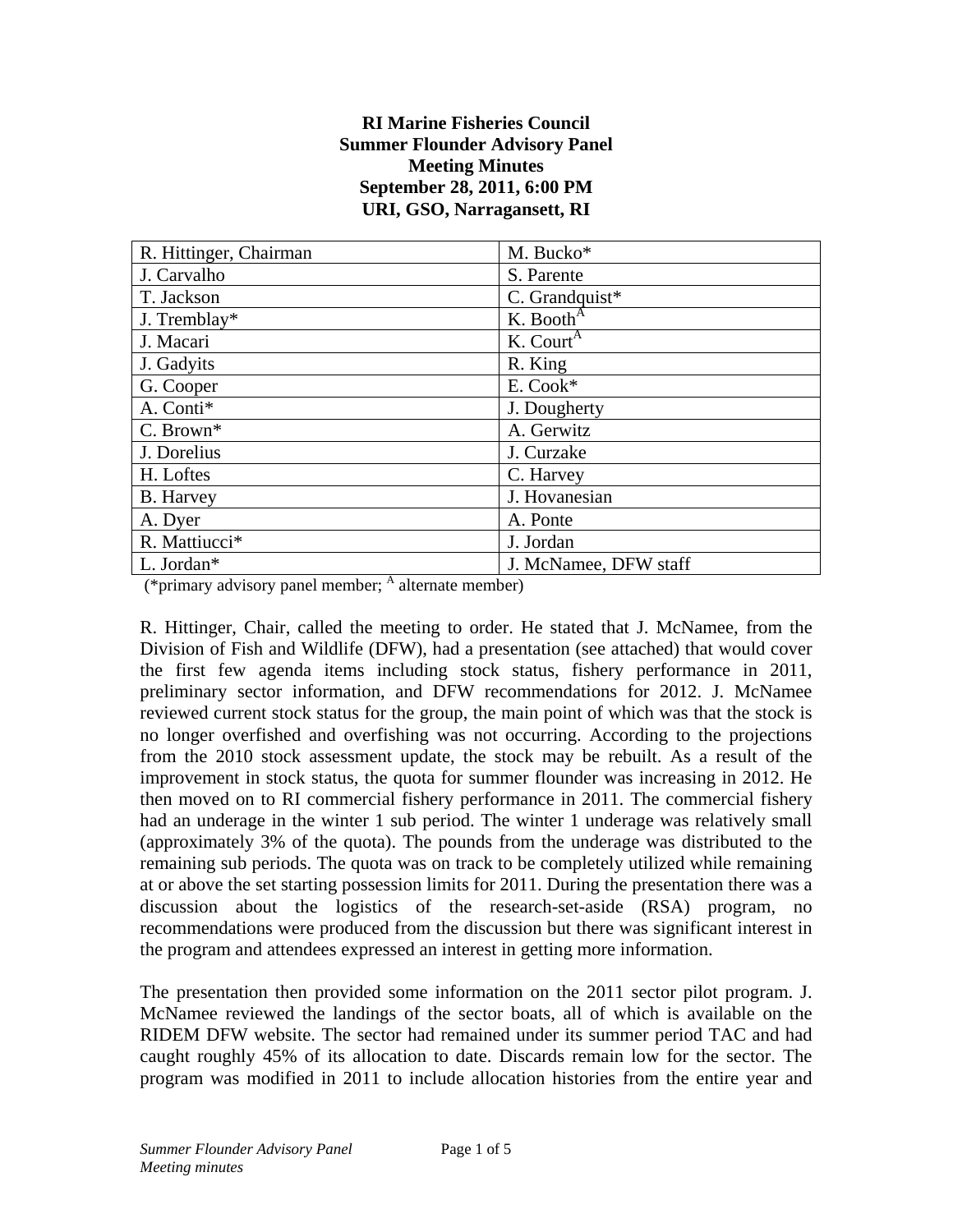resulted in the program running from February through December. There were also additional vessels in the program in 2011 relative to 2010.

Finally, the DFW proposed some starting possession limits for the sub periods. J. McNamee stated that he only represented status quo possession limits at this point as he had not had an opportunity to run the summer flounder possession model as of the evening of the meeting. However, he stated that the quota increase for 2012 was more modest than in recent years so he did not think the model would predict that they could be at possession limits that were dramatically higher that the current status quo amounts. As well, he indicated that if the panel decided to make other modification, i.e. open Fridays and Saturdays in the summer period, this would effect what the starting possession limit should be as well.

The DFW then brought up three additional proposals for discussion. J. McNamee noted that these were not necessarily supported by the DFW, but were proposals that had come up over the course of the year in various discussions. He stated that this was an opportunity for the advisory panel to weigh in on the different proposals specifically, thereby providing the RI Marine Fisheries Council (RIMFC) with specific advice on the alternate proposals. The first alternate proposal was to reopen Fridays and Saturdays in 2012 and the second alternative was to re-split the summer sub period in to two periods. There was also a third proposal, which was to provide flexibility on the current paper logbook requirement to allow for electronic reporting.

R. Hittinger opened discussion on the proposals. C. Brown stated that the DFW should consider opening the aggregate program up sooner in the winter. The reason for the delay in opening this program in the past was to offset from other states fluke fishery impacts, however this impact was not as apparent in recent years, and therefore opening the aggregate program up sooner would be a benefit to the early year fishery. D. Fox stated that he thought the aggregate program should remain the same but the daily limit should be increased instead. C. Grandquist stated that he agreed with D. Fox's statement, and increased daily limit in the early season would be a benefit to the fishery.

R. Mattiucci stated that he thought the ideas regarding winter 1 were both good ideas. He went on to comment on the alternate proposal of splitting the summer period back in to two periods. He stated that they had worked for 10 years to get the summer period consolidated in to one period and he thought that configuration had worked well over the past couple of years. He was completely opposed to the notion of re-splitting the summer sub period. K. Booth stated that he thought the idea of reopening Fridays and Saturdays was preferable to splitting the summer sub period. He felt the reopening of these days would solve some of the current issues of having to back load fish in to later in the sub period and conversely would allow the DFW to track quota in a more consistent manner thus avoiding the threat of long closures. A. Conti was opposed to a splitting of the seasons as well, though he stated that if the current three periods were reconfigured so that the winter 2 period started on September 15, he thought this might be a reasonable compromise. He thought the allocations could be prorated if they were altered.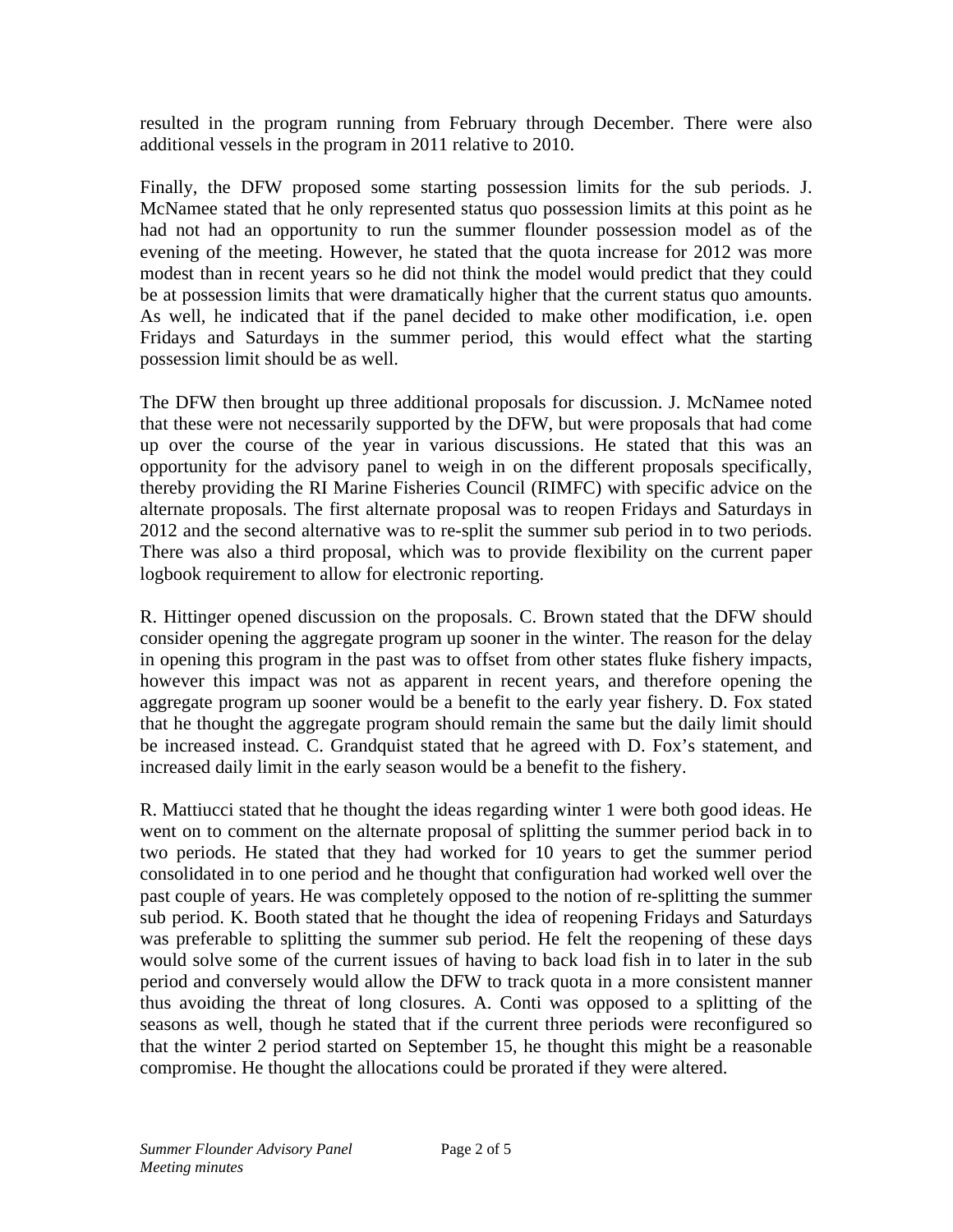J. Carvalho stated that the DFW should develop a program that was fair and did not promote entitlements. He thought they could take the existing program the way it is allocated and calculate a reasonable possession limit that would get them through each period. He went on to say that getting rid of the existing sub periods and calculating one single reasonable possession limit to last the entire year was an even better approach, still allowing for an aggregate program in the winter period.

D. Fox stated that he thought they should consider splitting the summer period up if they were going to re-open Friday and Saturday to protect against long closures. S. Parente stated that he fully supports re-opening Friday and Saturday but does not support splitting the summer sub period. He stated that he did not think splitting the summer was warranted even with the reopening of Fridays and Saturdays.

R. Hittinger thought that the discussion had been a good and informative one, but he thought it was time to begin taking some votes. There was a brief discussion about process between J. Carvalho and R. Hittinger. R. Hittinger felt that he would use his discretion as chair to proceed in the manner he thought would be the most productive, which was to take votes on the various proposals. **B. Mattiucci made a motion to**  increase the starting possession limit on January 1<sup>st</sup>. The motion was seconded. J. McNamee asked for clarification on the amount of the increase. It was stated that it could be left to the discretion of the DFW, but they thought somewhere in the vicinity of 500 pounds per day was reasonable. **The panel voted 8 to support the motion with 1 abstention, therefore this was forwarded to the RIMFC as a consensus recommendation of the panel.** 

After the vote some further discussion ensued. J. Macari asked about the economics of reopening Fridays and Saturdays. The discussion in general stated that they did not think this would impact prices to a great extent; it was mainly to provide greater flexibility and safety to summertime fishermen and they did not think that it would increase catch rates to a significant enough level to impact prices. S. Parente made the comment that he thought the aggregate should be equivalent to 5 days a week if the general fishery were opened back up to 7 days. M. Bucko suggested that the group ought to consider reopening one day rather than both in this first year. He suggested opening just Fridays for 2012.

**C. Brown stated that there is now enough fish to sustain a 7 day fishery in the summer, reopening to 7 days will decrease discards, therefore the Friday and Saturday closure should be removed. He made this a motion. The motion was seconded.** R. Mattiucci supported the opening even though he had opposed it previously, citing several of the arguments that had already been given. S. Parente also stated that he supported the opening despite being opposed previously because the situation had changed with the increased quota. E. Cook stated that the closure is important to recreational fishermen as it gives them some days to fish without impact from the commercial fleet. However, he supported a compromise position of starting off by opening 1 day rather than both for 2012. J. Carvalho stated that he could support that statement if the recreational fishermen were not allowed to fish the other days of the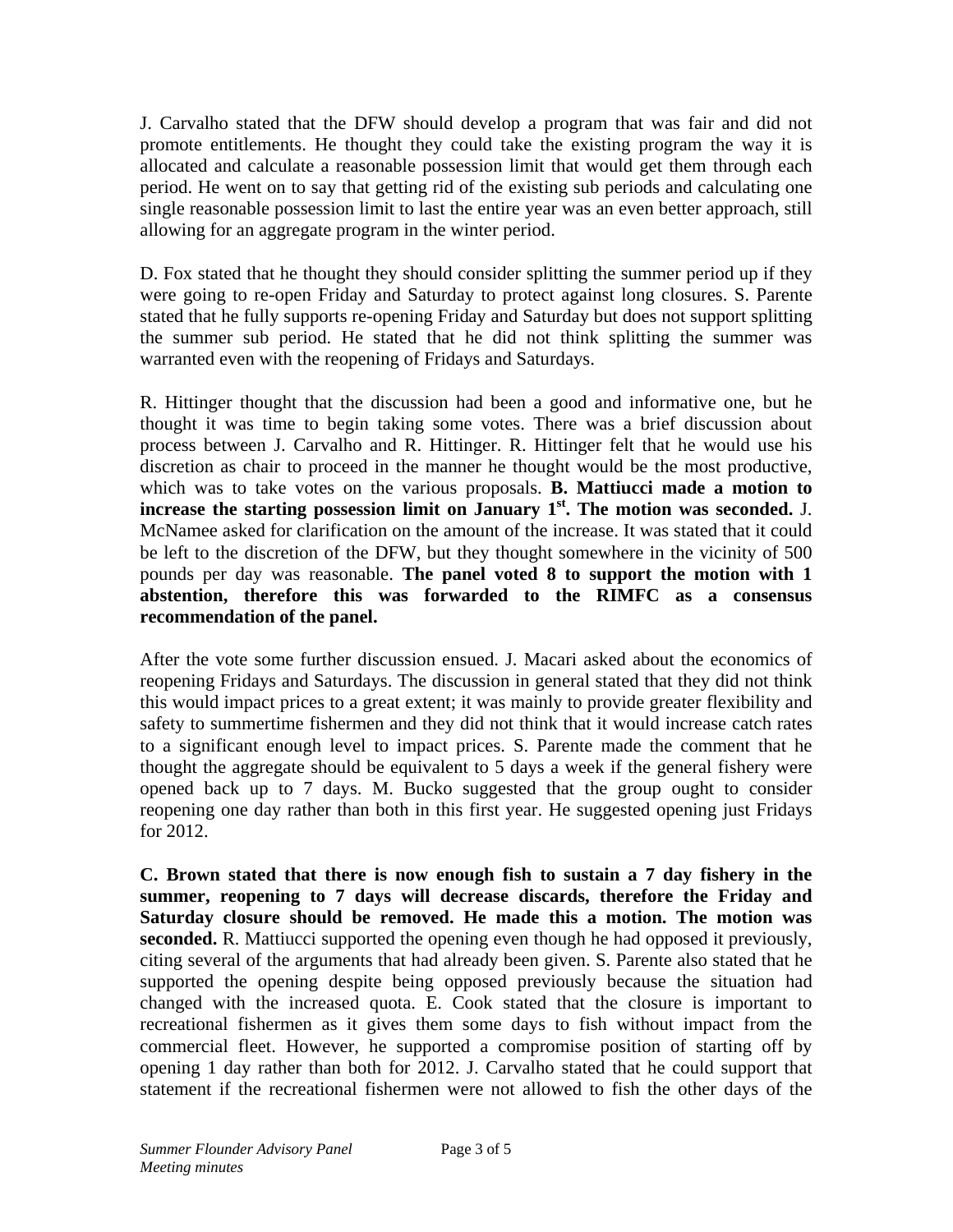week when the commercial fishery was opened. **The panel voted 8 to support the motion, 1 opposed, and 1 abstention, therefore this was forwarded to the RIMFC as a recommendation of the panel.**

**R. Mattiucci made a motion stating that he was opposed to splitting the summer period back in to two sub periods. The motion was seconded**. R. Hittinger stated that they had had ample discussion on this topic already so he took the panels vote. **The panel voted 9 to support the motion with 1 abstention, therefore this was forwarded to the RIMFC as a consensus recommendation of the panel.**

**C. Brown made a motion to increase the summer aggregate program to 700 pounds per week, making it equal to the daily possession limit times seven days. This was made with the caveat that 700 pounds per week was contingent upon removing the Friday and Saturday closure. The motion was seconded.** There had been previous discussion on this point so R. Hittinger went right to the vote. **The panel voted 8 to approve the motion with 2 abstentions.**

J. Hovanesian commented that not letting the winter aggregate boats participate in the summer aggregate period was discrimination and he felt this prohibition should be lifted. There was additional discussion on this from those who were in favor because it would allow a larger vessel more profitability in the summer period, and those against it who stated that it would increase effort in the summer to the point of severely impacting the allocation and possibly creating long closures.

One written proposal had been submitted by the Commercial Rod and Reel Anglers Association. R. Hittinger asked S. Parente and J. Tremblay to describe the proposal, but he felt they had already voted on all of the elements contained in the proposal so they would not vote on it specifically. S. Parente described the proposal (see attached).

One final comment was from J. Macari who stated that he supported allowing fishermen to avail themselves of the electronic logbook reporting requirement as long as it was voluntary.

R. Hittinger stated that there were two other business items that had been brought forward. He stated that he would allow some discussion on them but they would not be voted on as they were not specifically noticed on the agenda. J. Carvalho stated that he felt the summer flounder exemption certificate was not relevant anymore and he felt this permit should be abolished. He went on to give the caveat that if a nonresident had one, they would be grandfathered in and allowed to keep it, but they would not be allowed to transfer it so once they no longer needed it, it would terminate. He felt this program was illegitimate, created a property right, and created discord in the fishing community by making an entiltled group of fishermen. B. Mattiucci stated that he supported getting rid of it but thought they should get rid of it for everyone including the existing non residents who have them. D. Fox stated that it was not done just to exclude non residents as stated by J. Carvalho, but to keep effort constrained as well, and therefore he felt they still had some relevance. H. Loftes stated that he paid a lot of money to recently buy a summer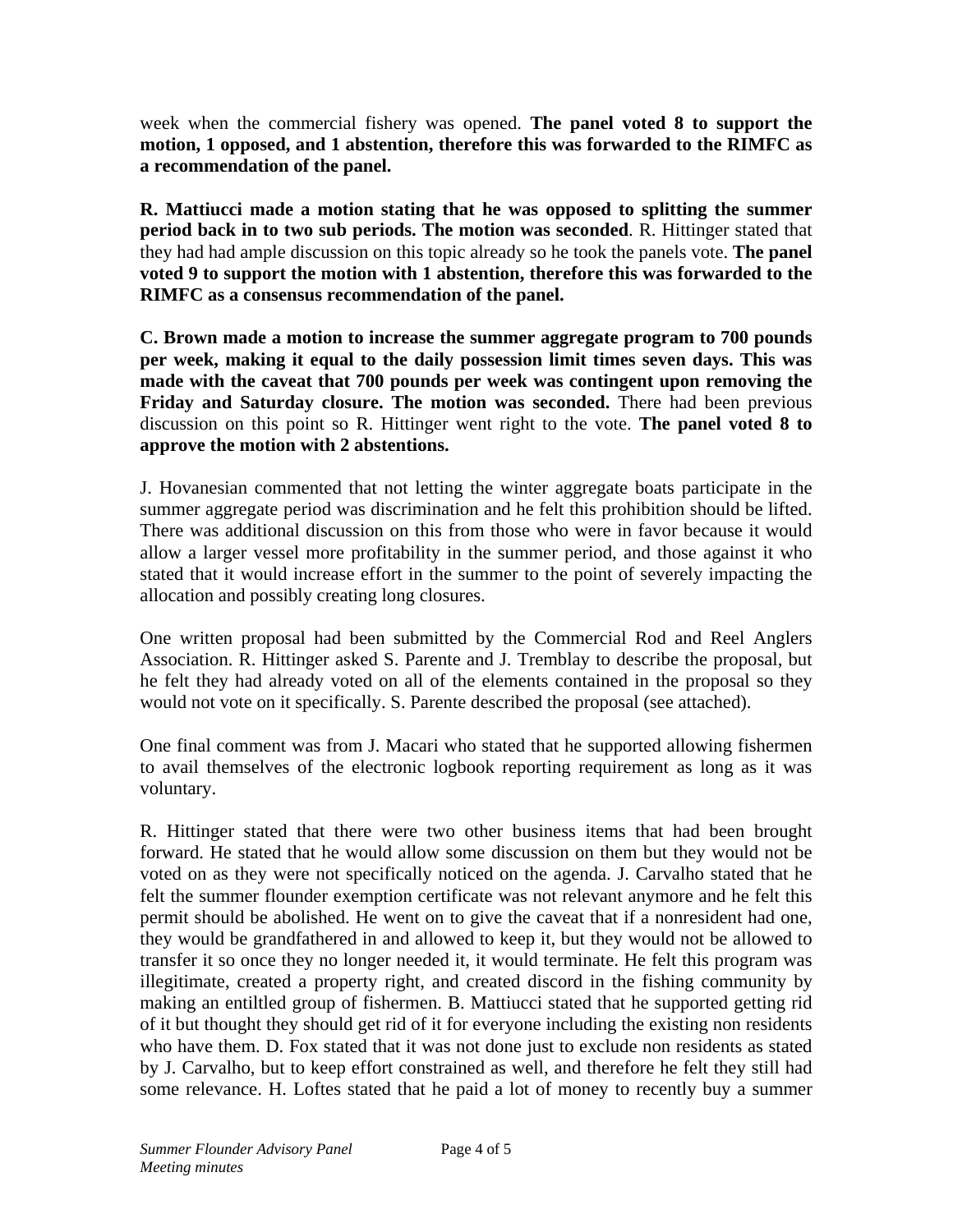flounder exemption certificate therefore it would be detrimental to him if the program were completely abolished. He thought an alternative would be to allow people to decouple them from their federal permit so that a person who wanted one would be able to get one. C. Harvey also did not agree with abolishing the program and offered raising the non exemption holder limit above 200 pounds as a way to solve at least some of the issues. The group brought up the fact that other states also have exemption programs analogous to the RI program, citing NC and CT as examples.

The final item was from T. Jackson. She asked a couple of questions about the proposed sector workshop to be held in January of 2012, which J. McNamee answered. She asked that any information that was to be given out at the meeting be made available ahead of time so people had a chance to review it. J. McNamee agreed that this was a good idea, though he noted that he did not have control over some of the information. He would certainly post the DFWs report online when it was completed and would try and make every effort to provide any of the analysis that he was involved with available prior to the meeting.

R. Hittinger adjourned the meeting.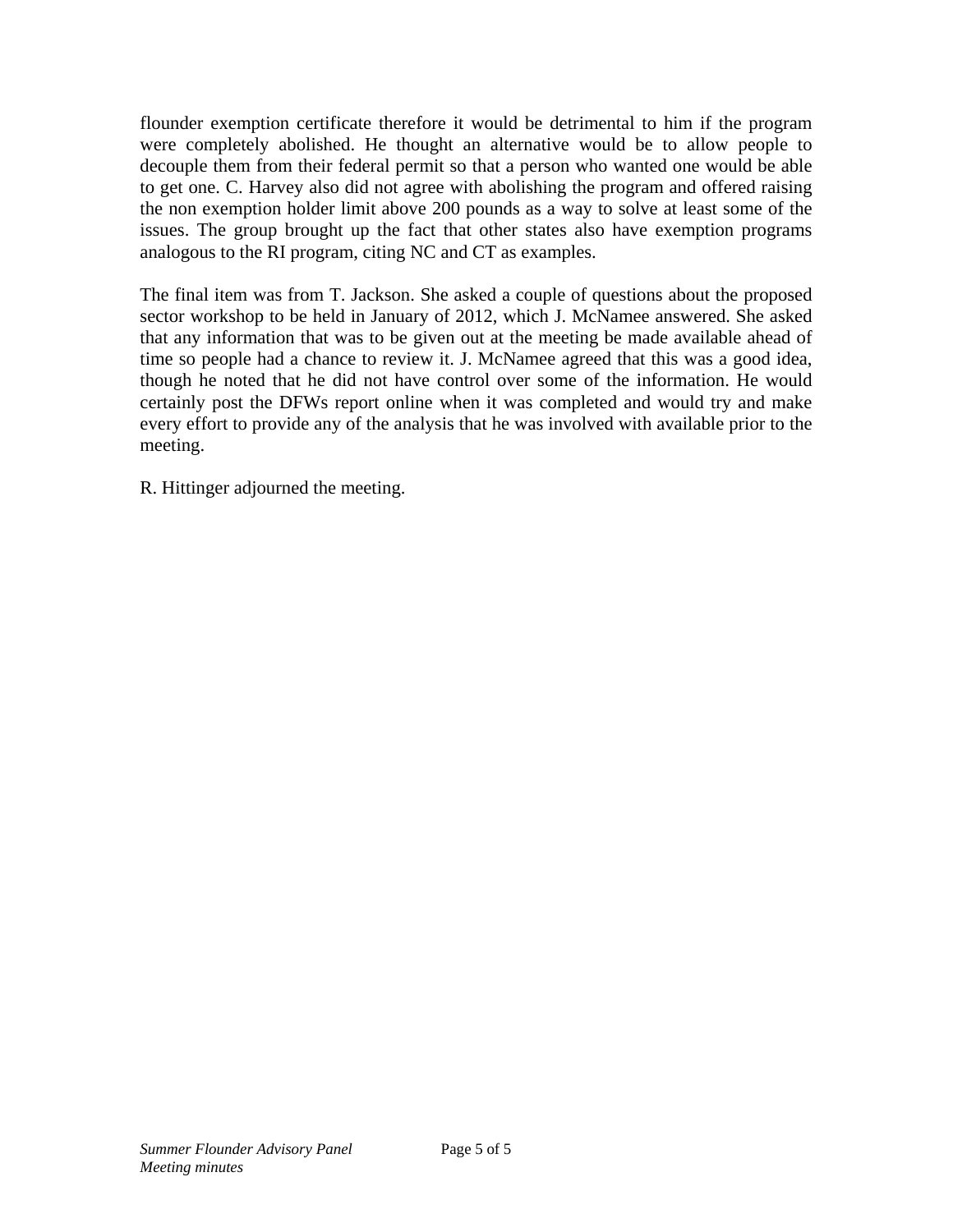**Summary of Summer Flounder Stock Status, 2011 Rhode Island Commercial Fishery Performance, and DFW Recommendations for the 2012 Summer Flounder Fishery**

## **Summer Flounder Stock Status**

**Stock Status:**

**The summer flounder stock is not overfished and overfishing is not occurring relative to the biological reference points established in the 2008 SAW 47 assessment.** 

**Further, based on the 2010 projection, summer flounder is considered rebuilt.**

.Fishing mortality calculated from the average of the current fully recruited<br>ages ranged between 1.0 and 2.0 during 1982-1996. F has declined to below<br>1.0 since 1997 and was estimated to be 0.196 in 2010, below the thresh

.Spawning stock biomass (SSB) decreased from about 55.1 m lbs in the early<br>1980s to about 15.45 m lbs in 1989, then increased to above 88.2 m lbs by<br>2002. SSB was estimated to be 163.4 m lbs in 2010, exceeding the SSB<br>refe

.The 2009 year class is currently estimated to be about 82 million fish, the<br>largest in the assessment time series and twice the average. The 2010 update<br>used a recruitment value drawn from the 1982 – 2009 distribution.

1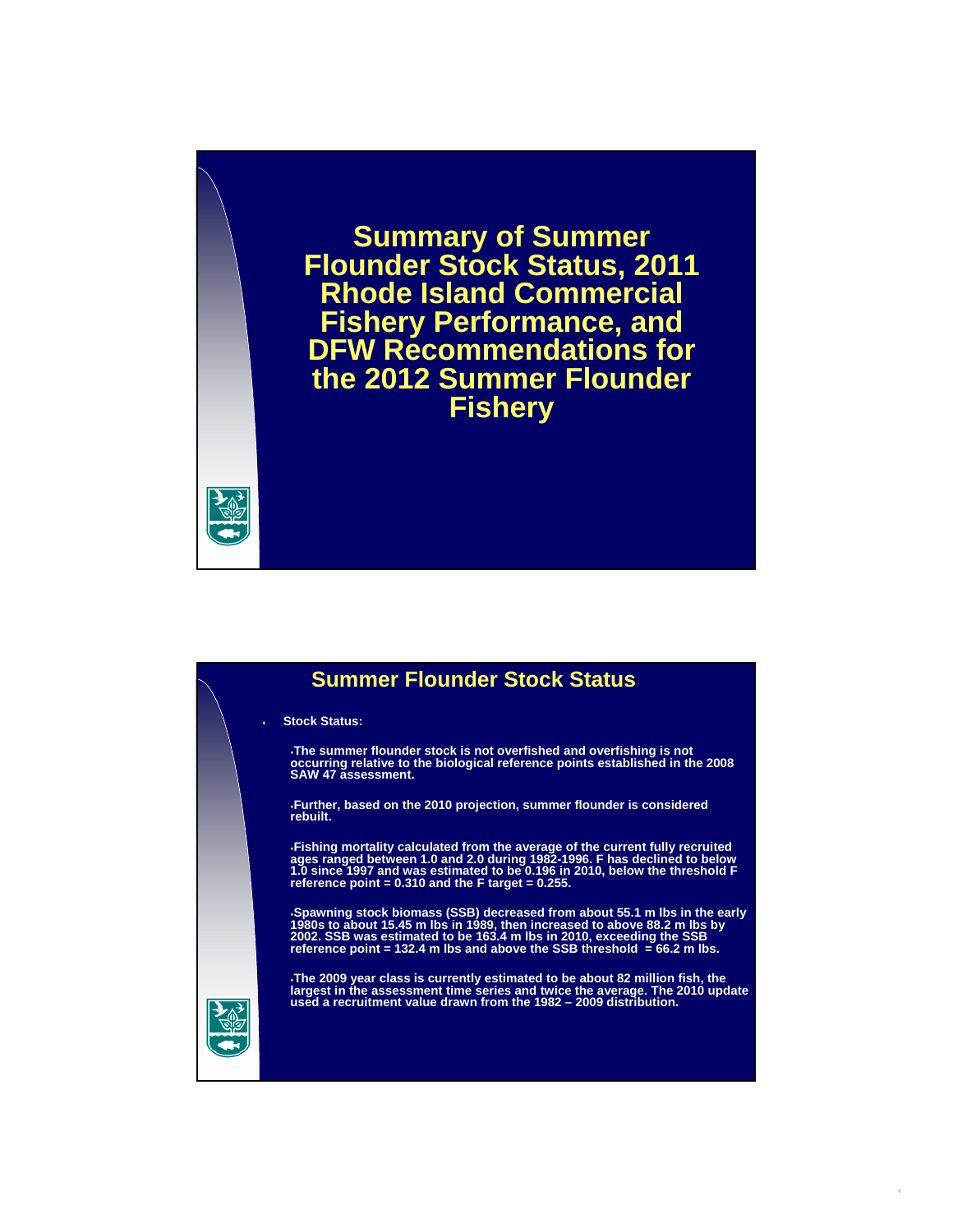

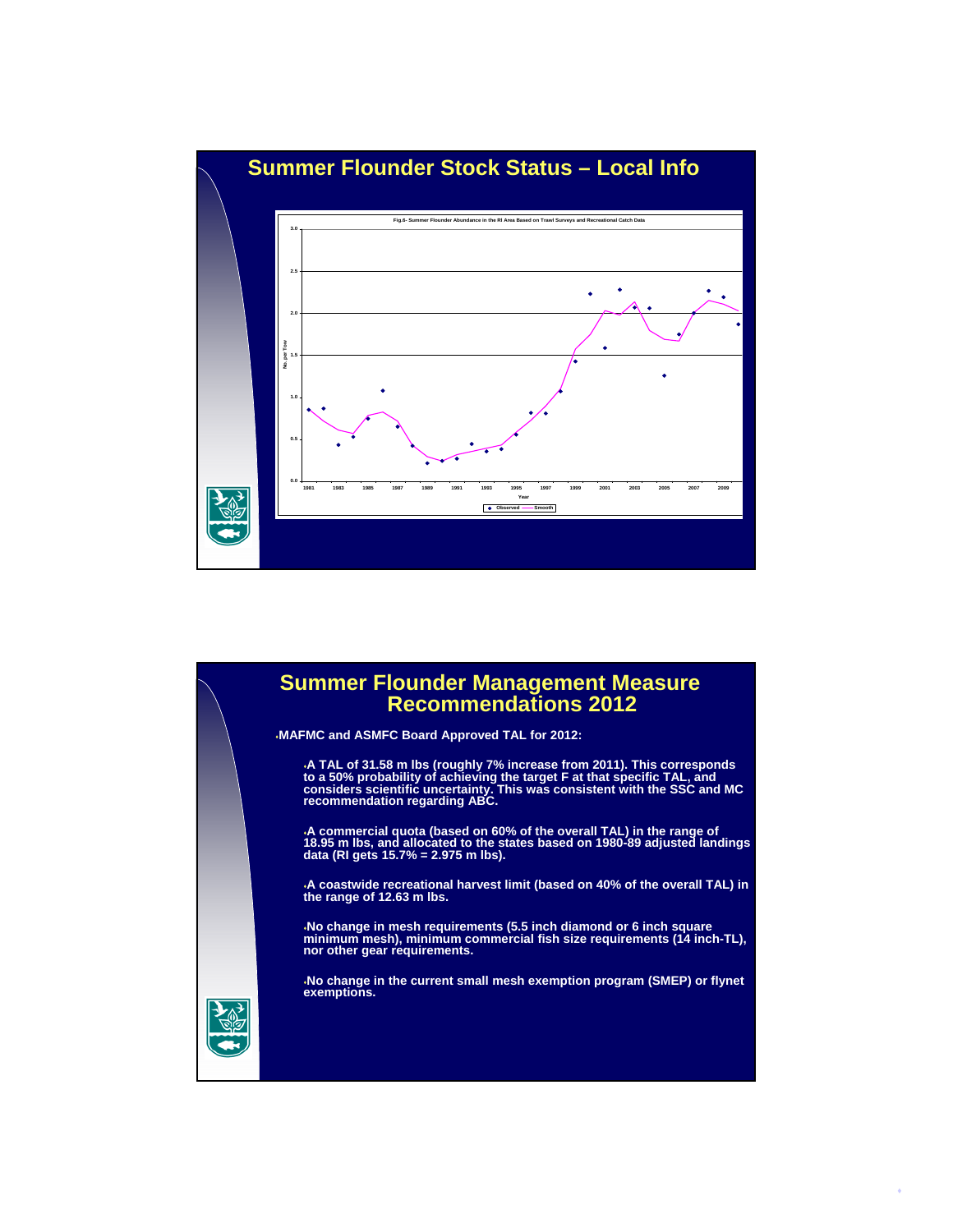



3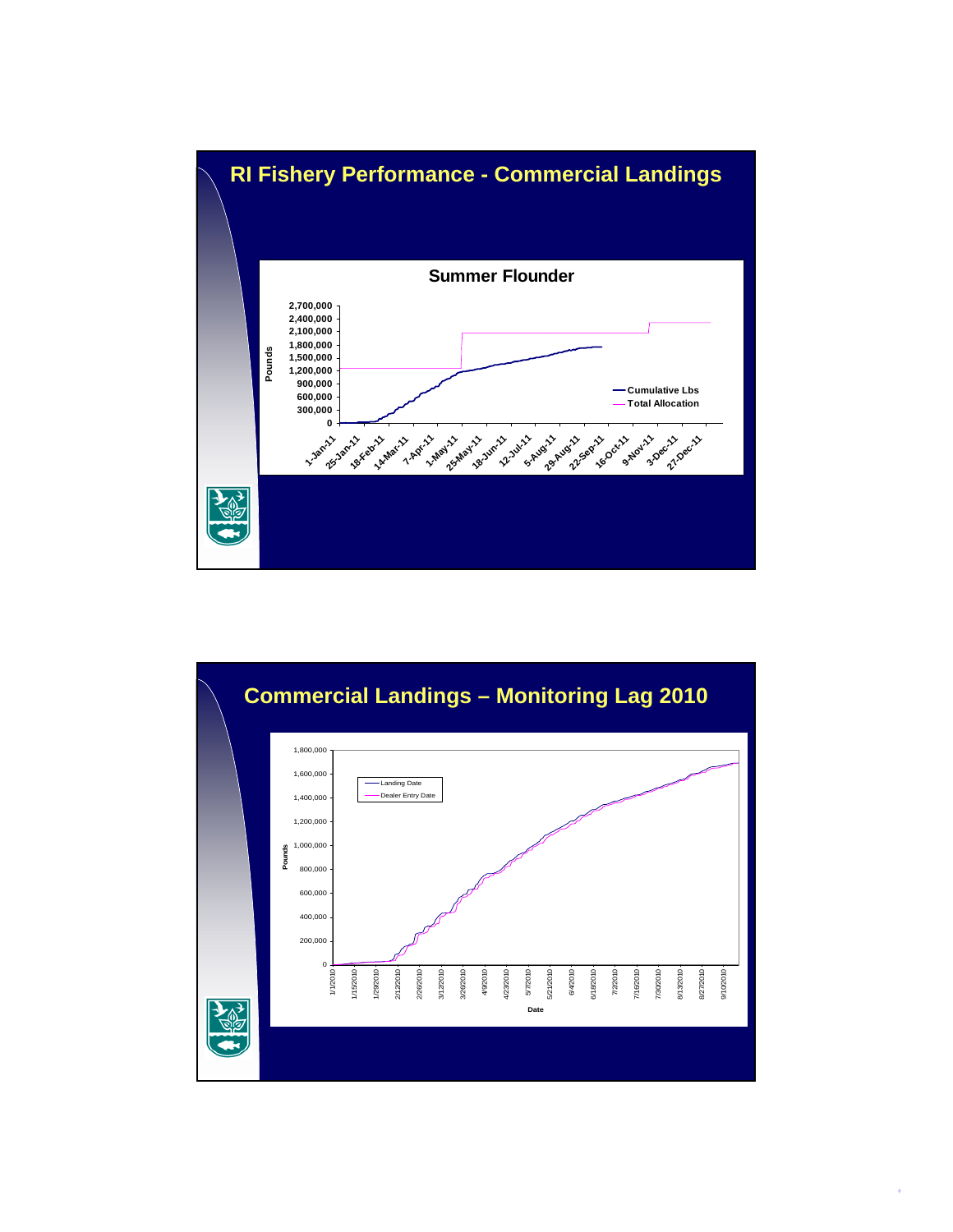



4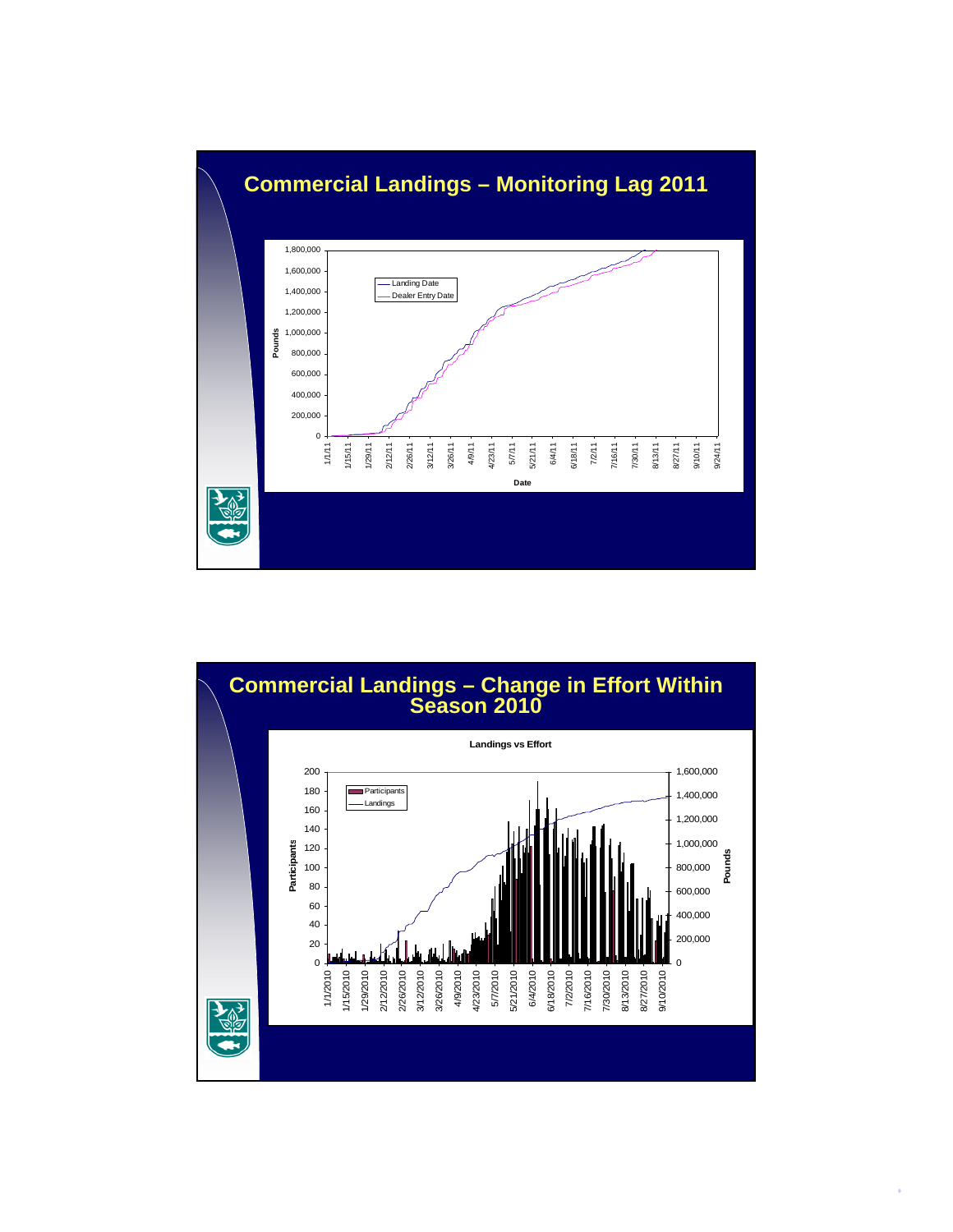

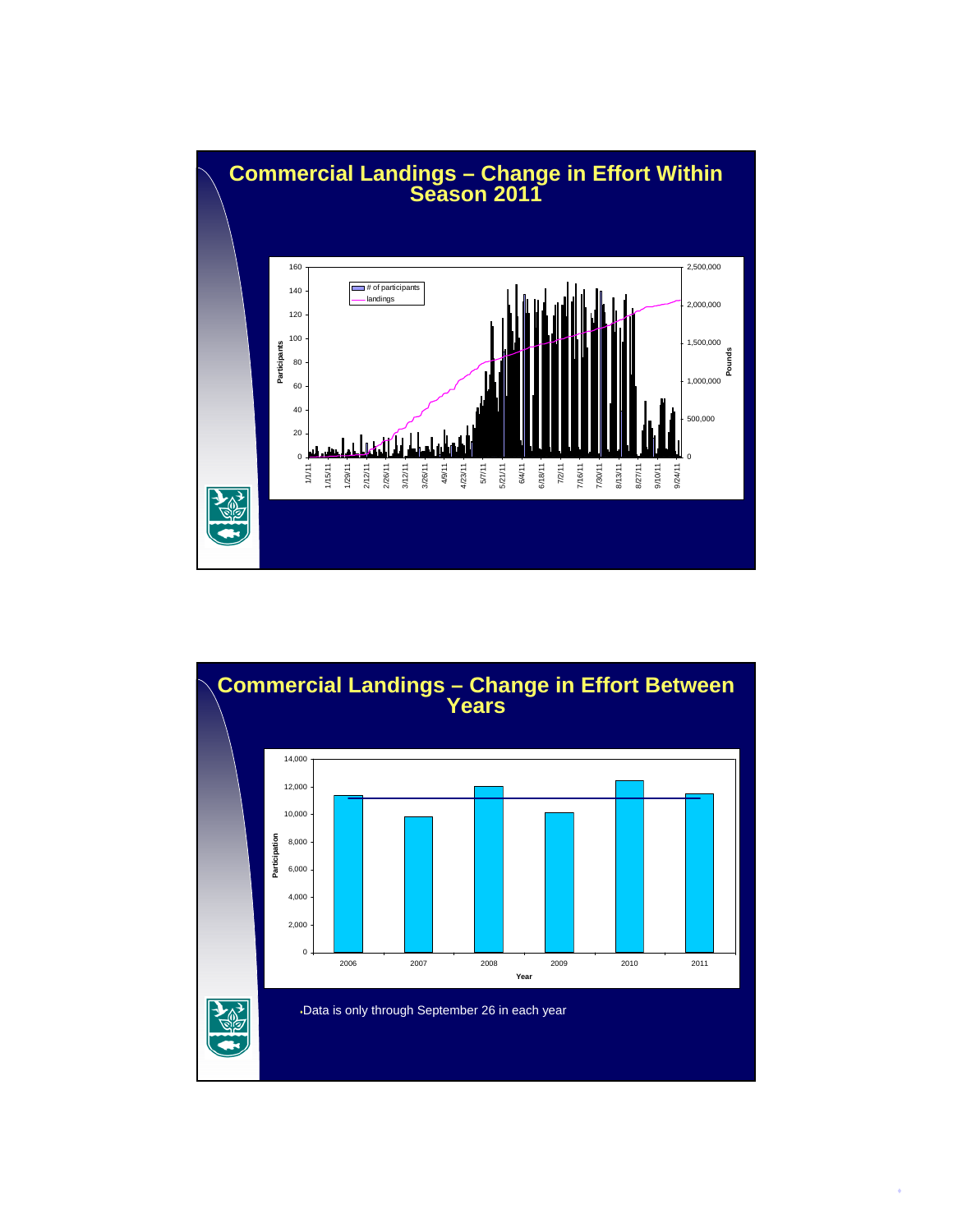

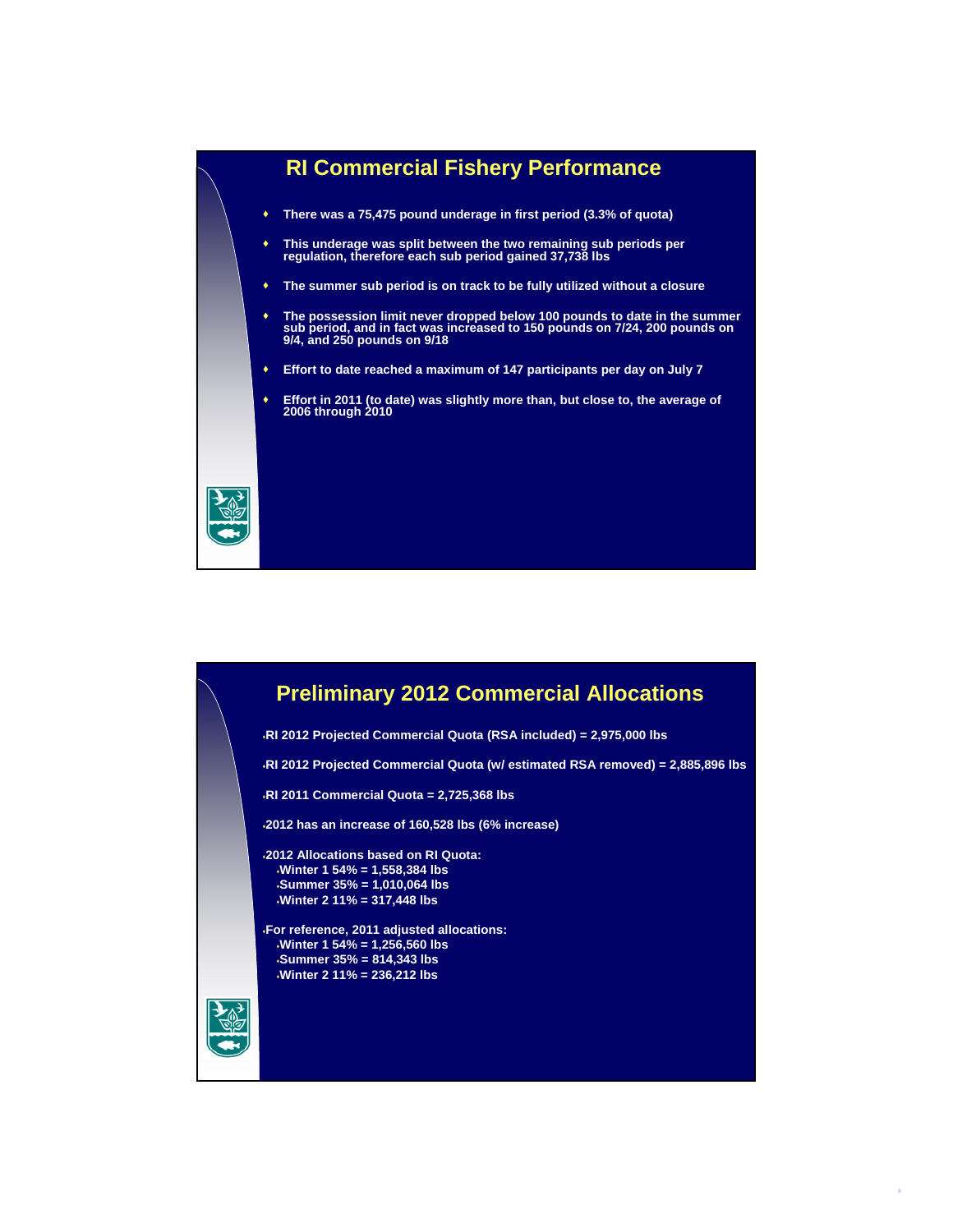

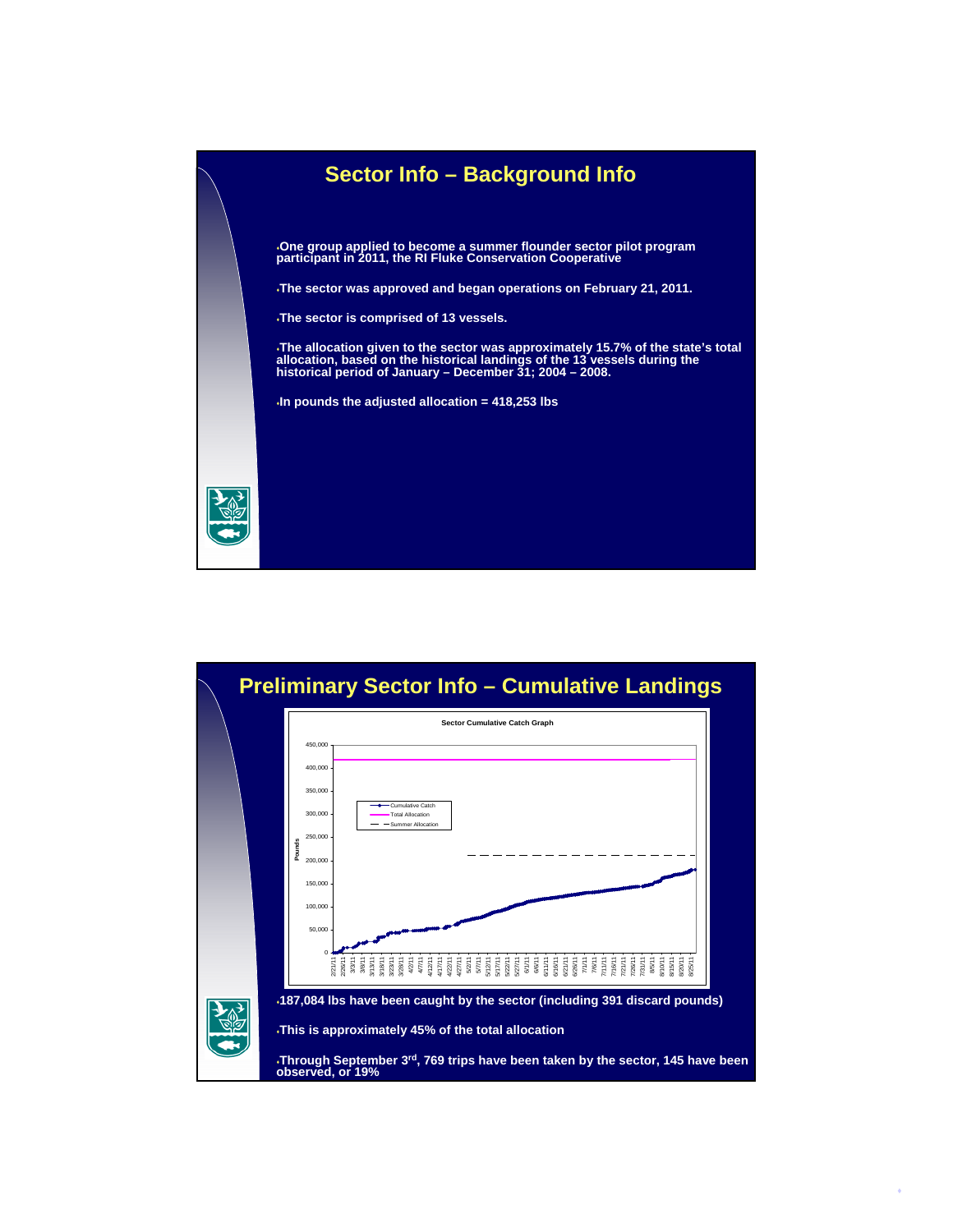